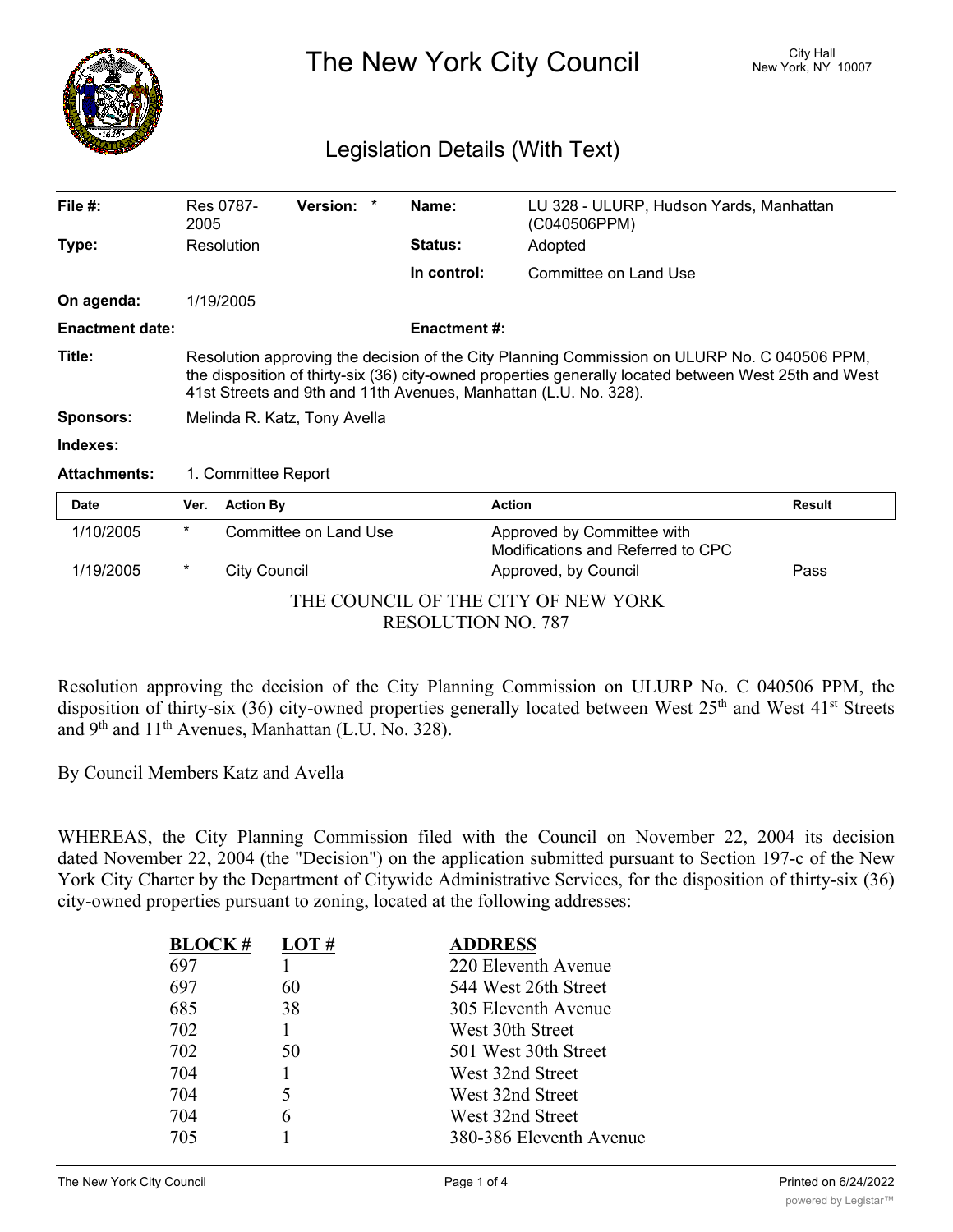| 705    | 5            | 553-557 West 33rd Street |
|--------|--------------|--------------------------|
| 705    | 53           | 524-526 West 34th Street |
| 705    | 54           | 528-556 West 34th Street |
| 706    | 1            | 400 Eleventh Avenue      |
|        |              |                          |
| 706    | 10           | 545 West 34th Street     |
| 706    | 15           | 533-535 West 34th Street |
| 706    | 17           | 527-531 West 34th Street |
| 706    | 48           | 534-536 West 35th Street |
| 706    | 50           | 538-540 West 35th Street |
| 706    | 52           | 542-544 West 35th Street |
| 706    | 55           | 550 West 35th Street     |
|        |              |                          |
| Cont'd |              |                          |
| 707    | $\mathbf{1}$ | 418 Eleventh Avenue      |
| 707    | 13           | 537-541 West 35th Street |
| 707    | 16           | 529-535 West 35th Street |
| 707    | 20           | 517-527 West 35th Street |
| 707    | 51           | 524 West 36th Street     |
| 707    | 54           | 530 West 36th Street     |
| 707    | 56           | 542 West 36th Street     |
| 708    | 20           | 525 West 36th Street     |
| 708    | 46           | 518 West 37th Street     |
| 709    | 17           | 525-539 West 37th Street |
| 710    | 11           | 535 West 38th Street     |
| 710    | 20           | 519 West 38th Street     |
| 763    | 47           | 310-312 West 40th Street |
| 1051   | $\mathbf{1}$ | 562-574 Tenth Avenue     |
| 1069   | 29           | 537-541 Tenth Avenue     |
| 1069   | 34           | 543-551 Tenth Avenue     |

Community District 4, Borough of Manhattan (ULURP No. C 040506 PPM) (the "Application");

WHEREAS, the Application is related to Applications Numbers C 040499 (A) ZMM (L.U. No. 323), an amendment to the Zoning Map; N 040500 (A) ZRM (L.U. No. 324), an amendment to the text of the Zoning Resolution; C 040501 PCM (L.U. No. 325), site selection and acquisition of property for use as a sanitation garage and tow pound facility; C 040502 PCM (L.U. No. 326), site selection and acquisition of property for use as a public parking garage; C 040503 PQM (L.U. No. 327), acquisition of aerial easements for a pedestrian bridge; C 040504 PQM (L.U. No. 334), acquisition of property and easements for construction of a subway extension; C 040505 PQM (L.U. No. 335), an acquisition of property; C 040507 MMM (L.U. No. 329), an amendment to the City Map involving the establishment and the elimination, discontinuance and closing of streets; C 040508 MMM (L.U. No. 336), amendment to the City Map establishing a park; and 20055114 TAM (L.U. No. 357), proposed transfer of real property for construction of a subway extension;

WHEREAS, the Decision is subject to review and action by the Council pursuant to Section 197-d(b)(3) of the City Charter;

WHEREAS, upon due notice, the Council held a public hearing on the Decision and Application on December 13, 2004; and

WHEREAS, the Council has considered the land use implications and other policy issues relating to the Decision and Application;

WHEREAS, the Council has considered the relevant environmental issues and the Final Generic Environmental Impact Statement ("FGEIS") (CEQR No. 03DCP031M);

A positive declaration was issued on April 21, 2003 and distributed, published and filed, and the applicant was asked to prepare or have prepared a Draft Generic Environmental Impact Statement ("DGEIS"). A public meeting for the Draft Scope of Work for the DGEIS was held on June 6, 2003 and the Final Scope of Work for the DGEIS was issued on May 28, 2004;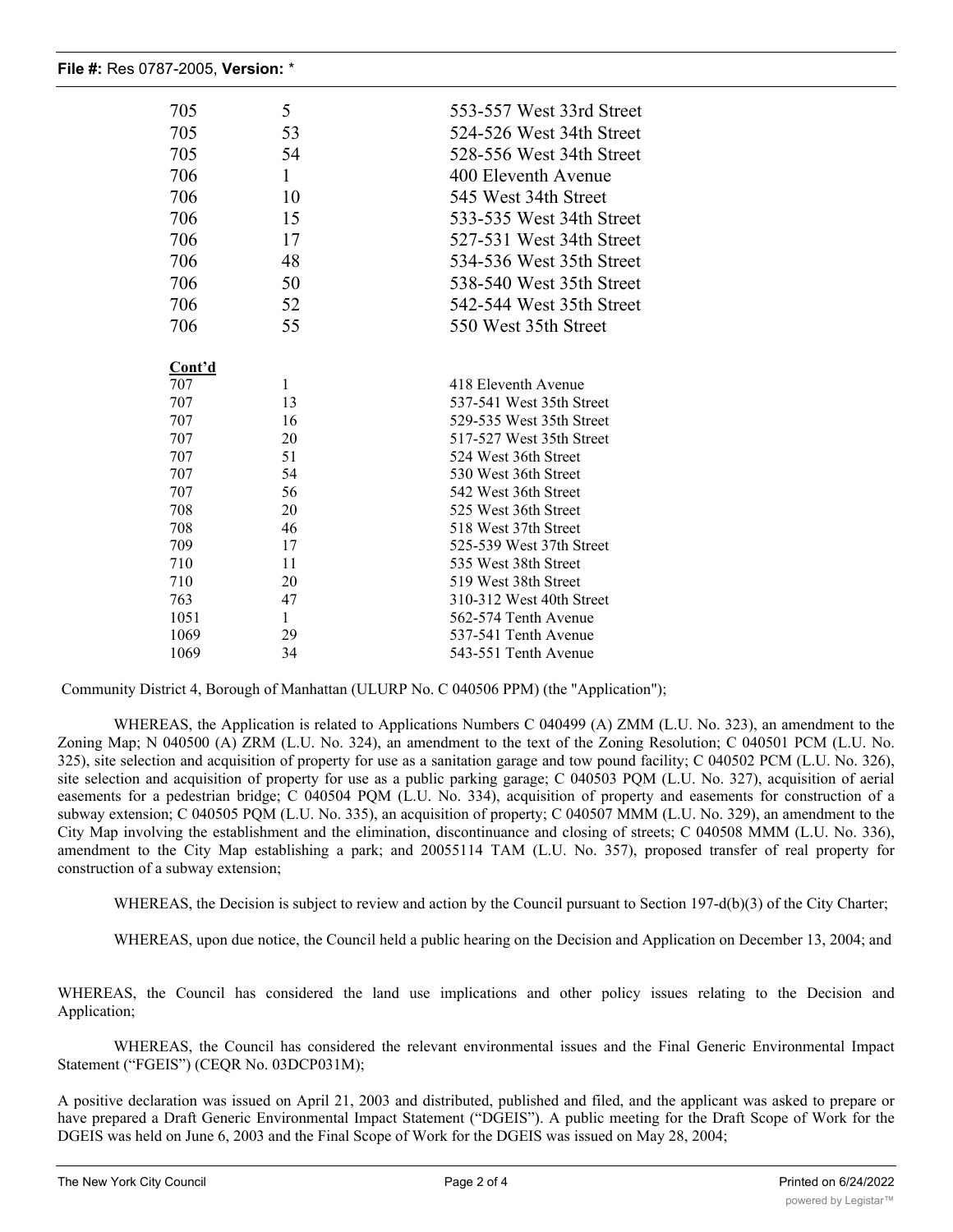## **File #:** Res 0787-2005, **Version:** \*

The co-lead agencies prepared a DGEIS and a Notice of Completion for the DGEIS was issued on June 21, 2004. Pursuant to the SEQRA regulations and CEQR procedures, a joint public hearing was held on the DGEIS on September 23, 2004 in conjunction with the public hearing on this application (N 040500 (A) ZRM) and related items (C 040499 (A) ZMM, N 040500 ZRM, C 040501 PCM, C 040502 PCM, C 040503 PQM, C 040504 PQM, C 040505 PQM, C 040506 PPM, C 040507 MMM, C 040508 MMM); and

WHEREAS, a Final Generic Environmental Impact Statement ("FGEIS") was completed and Notices of Completion for the FGEIS were issued by the co-lead agencies on November 8, 2004.

WHEREAS, the FGEIS identified significant adverse impacts and proposed mitigation measures that are summarized in the Co-Lead Agency Findings Statement set forth in Exhibit A to the Reports of the City Planning Commission approving said application and such summary is incorporated by reference herein; and

WHEREAS, modifications of the applications adopted by the City Planning Commission in the form of changes to ULURP Applications Nos. N 040500 (A) ZRM and C 040507 MMM were considered in a Technical Memorandum of the Co-Lead Agencies, dated November 17, 2004; and

WHEREAS, modifications of ULURP Applications Nos. C 040499 (A) ZMM and N 040500 (A) ZRM adopted by the City Council are considered in a Technical Memorandum of the Co-Lead Agencies, dated January 14, 2005;

Now, therefore be it

## RESOLVED:

Having considered the FGEIS, with respect to the Application, the Council finds that:

- (1) The FGEIS meets the requirements of 6 N.Y.C.R.R. Part 617;
- (2) Consistent with the social, economic and other essential considerations, from among the reasonable alternatives thereto, the actions to be approved are ones which minimize or avoid adverse environmental impacts to the maximum extent practicable; and
- (2) The adverse environmental impacts revealed in the FGEIS will be minimized or avoided to the maximum extent practicable by incorporating as conditions to the approval those mitigative measures that were identified as practicable;
- (2) The Decision and the FGEIS and the Technical Memoranda described above constitute the written statement of facts, and of social, economic and other factors and standards that form the basis of the decision, pursuant to 6 N.Y.C.R.R. §617.11(d).

Pursuant to Section 197-d of the City Charter and on the basis of the Application and the Decision the Council approves the Decision.

Adopted.

Office of the City Clerk, } The City of New York, } ss.:

I hereby certify that the foregoing is a true copy of a Resolution passed by The Council of The City of New York on January 19, 2005, on file in this office.

…………………………………………………………